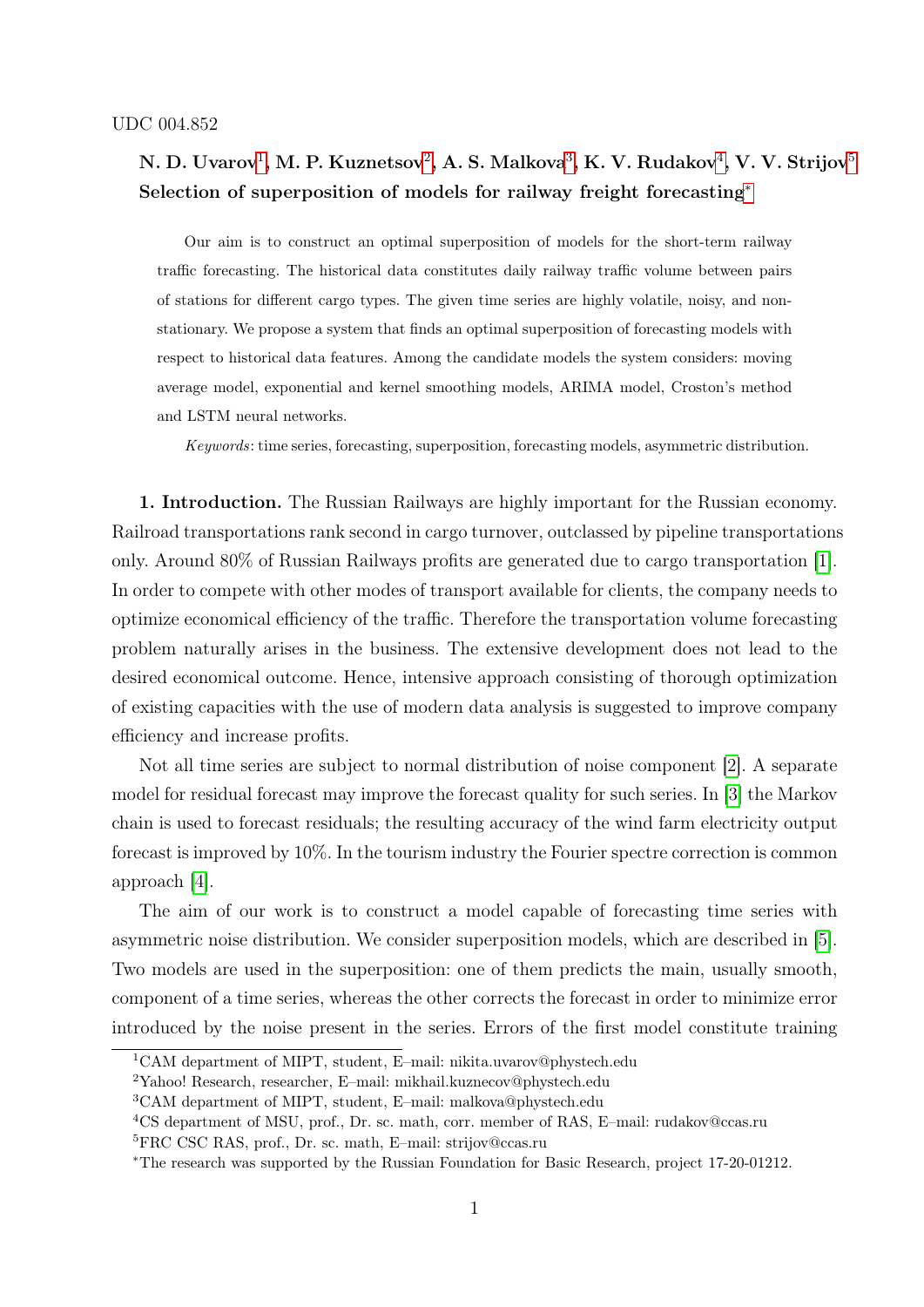data for the second model. Whenever more than one forecast point is requested, either the forecast of the first model or the corrected superposition, forecast can be used to calculate the errors. In the computation experiment we compare the obtained forecast quality with the quality of base algorithms. We also investigate the forecast quality dependency on the magnitude of noise distribution asymmetry.

We use the following base algorithms as superposition components in the experiment: the autoregressive moving average model, ARIMA [\[6\]](#page-8-5), the singular spectrum analysis model, SSA [\[7\]](#page-8-6), the LSTM neural network model [\[8\]](#page-8-7). Among the less complex algorithms we consider the exponential [\[9\]](#page-8-8) and kernel [\[10\]](#page-8-9) smoothing models. An optimal combination of the mentioned algorithms varies depending on the time series. We consider all possible pair variants and build the superposition forecast quality matrix to find the optimal pair.

The historical data in our research is the Russian Railways transportation journal. The data includes the following information: shipment date, departure and destination stations, number of wagons, cargo type code, wagons type, total weight, and routing sign. The series are highly volatile, non-uniform, and noisy; some of them are non-stationary. Additionally, there are stations pairs with infrequent transportations that produce series with a lot of zero values. We use the Dickey–Fuller procedure to test whether the series is stationary.

The daily railway load data is represented in [\[11\]](#page-8-10) and contains information about shipment date, station pair, cargo code, and volume. The length of the series is 1 year; the data contains shipments history for 78 regions, 4000 stations and 43 cargo types such as oil, ore, peat, automobiles, cotton, sugar and grain.

We also test our approach on the airline passenger data [\[12\]](#page-9-0), German electricity prices [\[13\]](#page-9-1), and a synthetic series generated as a sine wave with additive noise sampled from the Wald distribution.

## 2. Optimal superposition construction problem.

A parametric function  $f \circ g$ , which evaluates an unknown time series value  $\hat{x}_{t+1}$  at the time moment  $t + 1$  given prior series observations  $\mathbf{x} = [x_1, ..., x_t]^\mathsf{T}$  is called the *forecasting* model:

<span id="page-1-0"></span>
$$
\hat{x}_{t+1} = f \circ g(\hat{\mathbf{w}}, x_t, x_{t-1}, \dots, x_1). \tag{1}
$$

The parameters  $\hat{\mathbf{w}}$  are obtained by minimizing the error function.

Forecasting models are constructed from candidate models  $f, g \in \mathfrak{F}$ . The family  $\mathfrak{F}$  is described in section 4. A forecast error (regression residual) is a difference  $\varepsilon_e = x_t - \hat{x}_t$ between the historical time series value and its forecast  $x_{t+1} = f \circ g(x_t, x_{t-1}, \ldots, x_1) + \varepsilon_{t+1}$ . We assume that residuals expectation is not zero,  $E(\varepsilon) \neq 0$ , and that their variance is constant,  $D(\varepsilon) = \sigma^2$ .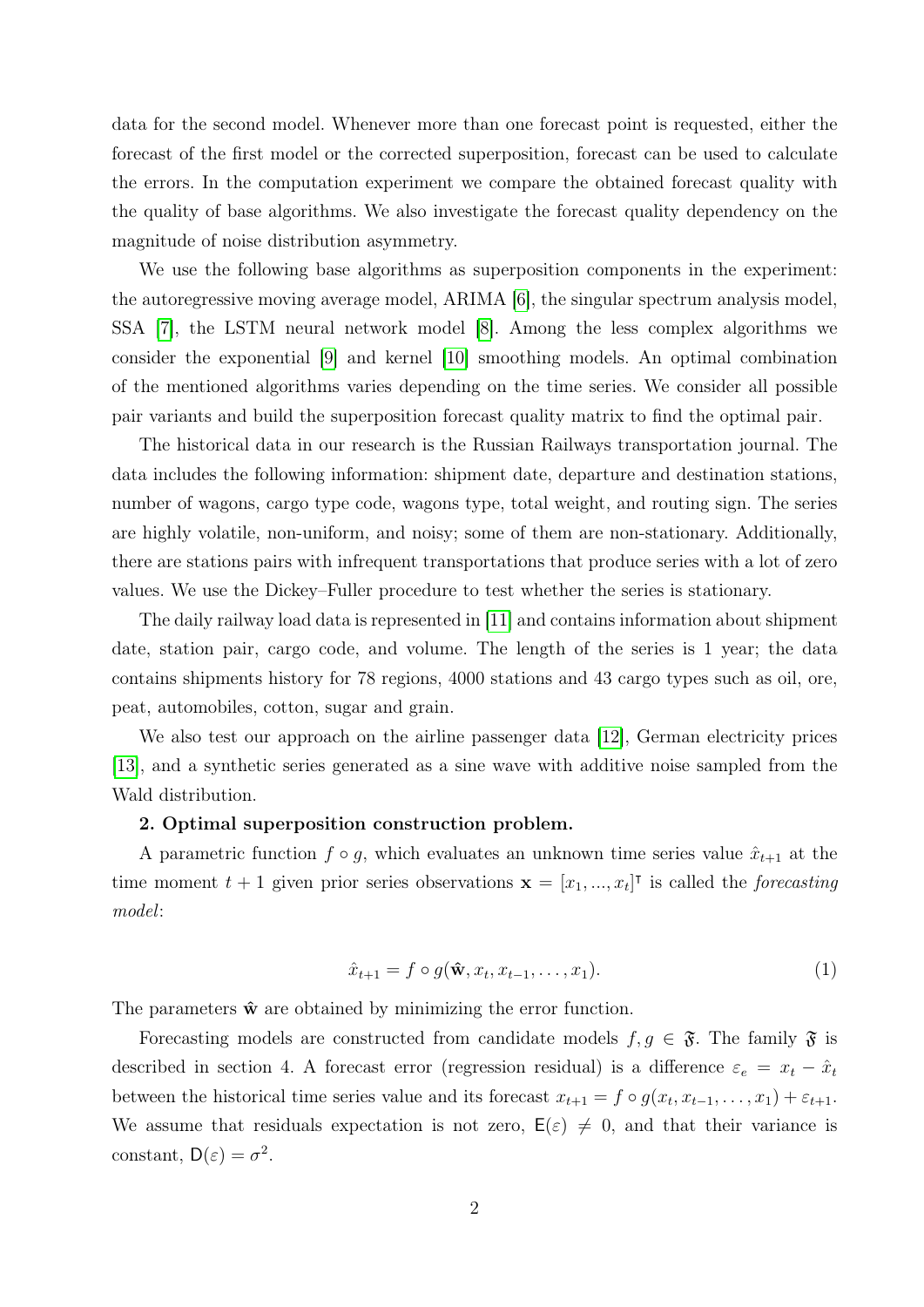Function  $f$  forecasts trend and seasonal components of time series whereas  $g$  forecasts residuals of f. The final forecast  $\hat{x}_{t+1}$  accounts for both components. The idea is that g increases the accuracy of the forecast given by  $f$ :

$$
f: x_t \to \hat{x}_{t+1}^f,
$$
  

$$
g: x_{t+1}^f \to \hat{x}_{t+1}^{f,g}.
$$

The problem is to construct a forecast  $(1)$  at r points in the future, that is, to determine  $[\hat{x}_{t+1}, \ldots, \hat{x}_{t+r}]^{\mathsf{T}}$ . The *forecast request* is the number of points at which the forecast must be calculated.

The forecast horizon is the number of steps h,  $h \leq r$ , after which the difference between the forecast value  $\hat{x}$  and the historical value x is significant:

<span id="page-2-0"></span>
$$
||\hat{x}_{t+h-1} - x_{t+h-1}|| \le \mu, \text{ whereas } ||\hat{x}_{t+h} - x_{t+h}|| > \mu.
$$
 (2)

In order to obtain the model parameters  $\hat{\mathbf{w}}$  we minimize the loss function  $S(\mathbf{w})$ :

$$
\hat{\mathbf{w}} = \argmin_{\mathbf{w}} \sum_{\tau=1}^{t} S(\mathbf{w}, x_{\tau} - \hat{x}_{\tau}).
$$

The forecast error  $S$  is estimated using MAPE [\(5\)](#page-5-0).

3. Retrospective forecast by superposition. We consider two variants of a superposition forecast algorithm and an ordinary sequential forecast algorithm. Both superposition forecast algorithms aim to increase the accuracy by using an additional model to forecast the residuals. Therefore, two functions are used to build the forecast: the first function builds the base forecast and the second function corrects it by forecasting the errors of the first function. The difference between the algorithms lies in the inputs to the first function. When building forecasts for requests greater than 1, we can use outputs of the model as inputs for future points. However, when building a superposition forecast we can also use the corrected superposition value as input.

**3.1. Parallel superposition forecast algorithm.** The inputs are the time series **x** and the functions  $f$  and  $g$ . The algorithm [\(3\)](#page-3-0) consists of the following steps.

- 1. The function  $f$  is used to calculate  $n$  forecasts of the history end using the points  $\hat{x}_t^f$  $t, \ldots, \hat{x}_{t-n+1}^f$  as inputs.
- 2. *n* residuals  $\hat{\varepsilon}_t, ..., \hat{\varepsilon}_{t-n+1}$  are calculated as differences

$$
\hat{\varepsilon}_{t-k} = x_{t-k} - \hat{x}_{t-k}^f,
$$

where  $t$  is the length of historical data.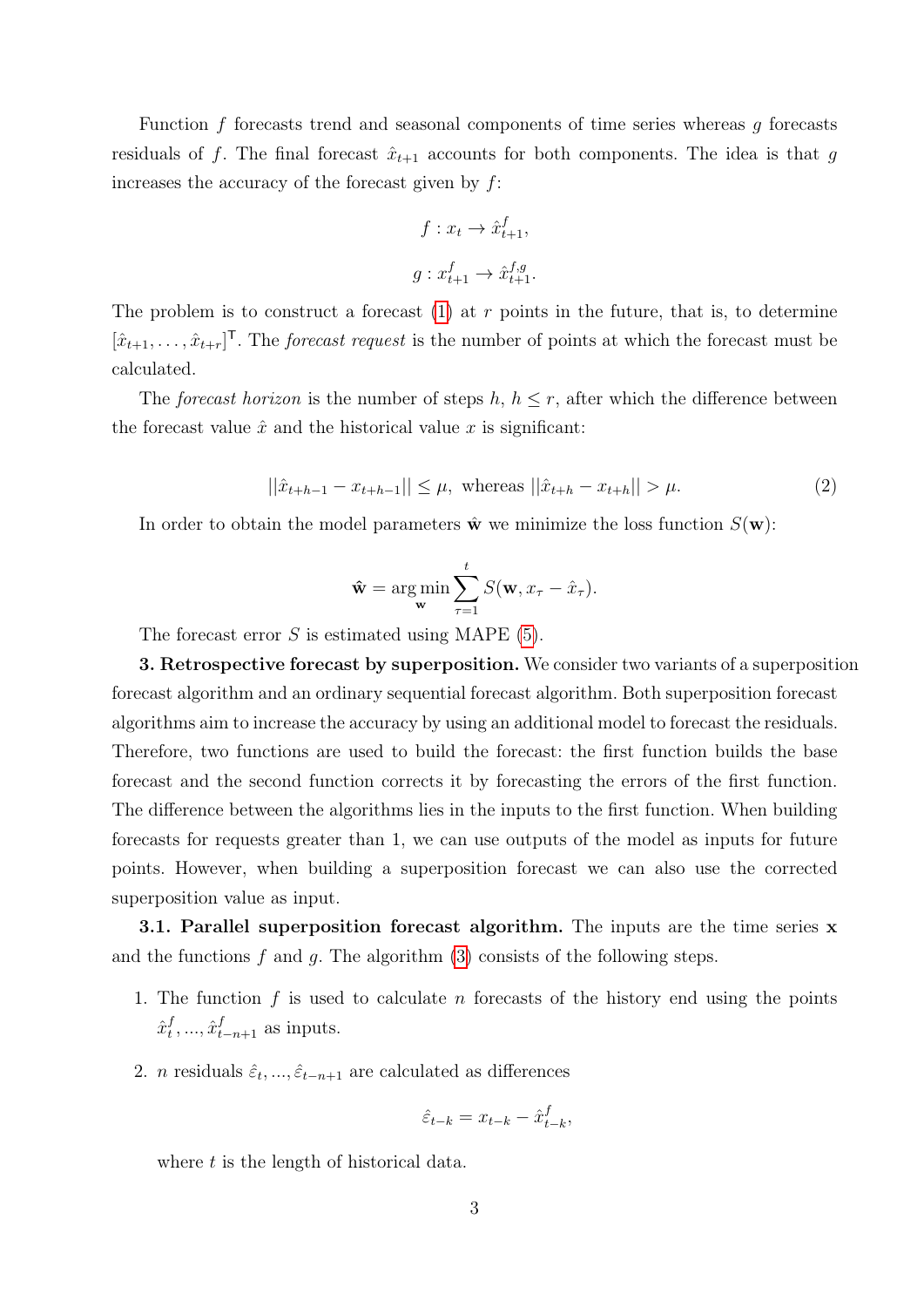- 3. The function g is used to calculate the residual forecast  $\hat{\varepsilon}_{t+i}$  for h points ahead.
- 4. The final forecast is calculated as

$$
\hat{x}_{t+i}^{f,g} = \hat{x}_{t+i}^f + \hat{\varepsilon}_{t+i}
$$

using the sequential forecast  $\hat{x}_t^f$  $t_{t+i}$  obtained from the function f.

<span id="page-3-0"></span>
$$
\cdots \qquad f \qquad \hat{x}_{t-1}^f \qquad \qquad \hat{x}_t^f \qquad \qquad \hat{x}_{t+1}^f \qquad \qquad \hat{x}_{t+2}^f \qquad \qquad \cdots \qquad \qquad (3)
$$
\n
$$
\cdots \qquad \qquad x_{t-1} \qquad \qquad x_t \qquad \qquad \hat{x}_{t+1}^f \qquad \qquad \hat{x}_{t+2}^f \qquad \qquad \cdots \qquad \qquad (3)
$$
\n
$$
\cdots \qquad \qquad \hat{x}_{t-1} \qquad \qquad \hat{x}_t \qquad \qquad \hat{x}_{t+1}^f \qquad \qquad \hat{x}_{t+2}^f \qquad \qquad \cdots \qquad \qquad (4)
$$
\n
$$
\qquad \qquad \hat{x}_t \qquad \qquad \hat{x}_{t+1}^f \qquad \qquad \hat{x}_{t+2}^f \qquad \qquad \cdots \qquad \qquad (5)
$$

3.2. Accumulating superposition forecast algorithm. The inputs are time series  $x$  and functions f and q. A forecast depth i is the number of time series elements that participate in the forecast of a point. The algorithm [\(4\)](#page-4-0) consists in the following steps.

- 1. The function f is used to calculate the retrospective forecast  $\hat{x}_{t+1}^{f,(1)}, \ldots, \hat{x}_{t+i}^{f,(i)}$  $_{t+i}^{J,(i)}$ ; the forecast of the point  $t + i$  is on the horizon i and depth i.
- 2. The function f is used to calculate r sets of the history end forecasts,  $\hat{x}^{f,(i)}_t$  $\hat{x}_{t}^{f,(i)}, \ldots, \hat{x}_{t-n+1}^{f,(i)},$ each set is a forecast — on depth  $i, i = 1, ..., r$ .
- 3. r sets of residues  $\hat{\varepsilon}_t^{(i)}$  $t^{(i)}, ..., \hat{\varepsilon}_{t-n+1}^{(i)}$  are calculated as

$$
\hat{\varepsilon}_{t-k}^{(i)} = x_{t-k} - \hat{x}_{t-k}^{f,(i)}, \quad i = 1, ..., r.
$$

- 4. The function g is used to forecast the residues  $\hat{\varepsilon}^{(i)}_{t+}$  $_{t+i}^{(i)}$ ; each forecast is one-point and is based on the calculated series  $\hat{\varepsilon}^{(i)}_t$  $\hat{\varepsilon}_{t-n(g)+1}^{(i)}$ ...,  $\hat{\varepsilon}_{t-n(g)+1}^{(i)}$ .
- 5. The final forecast is calculated as

$$
\hat{x}_{t+i}^{f,g} = \hat{x}_{t+i}^{f,(i)} + \hat{\varepsilon}_{t+i}^{(i)}.
$$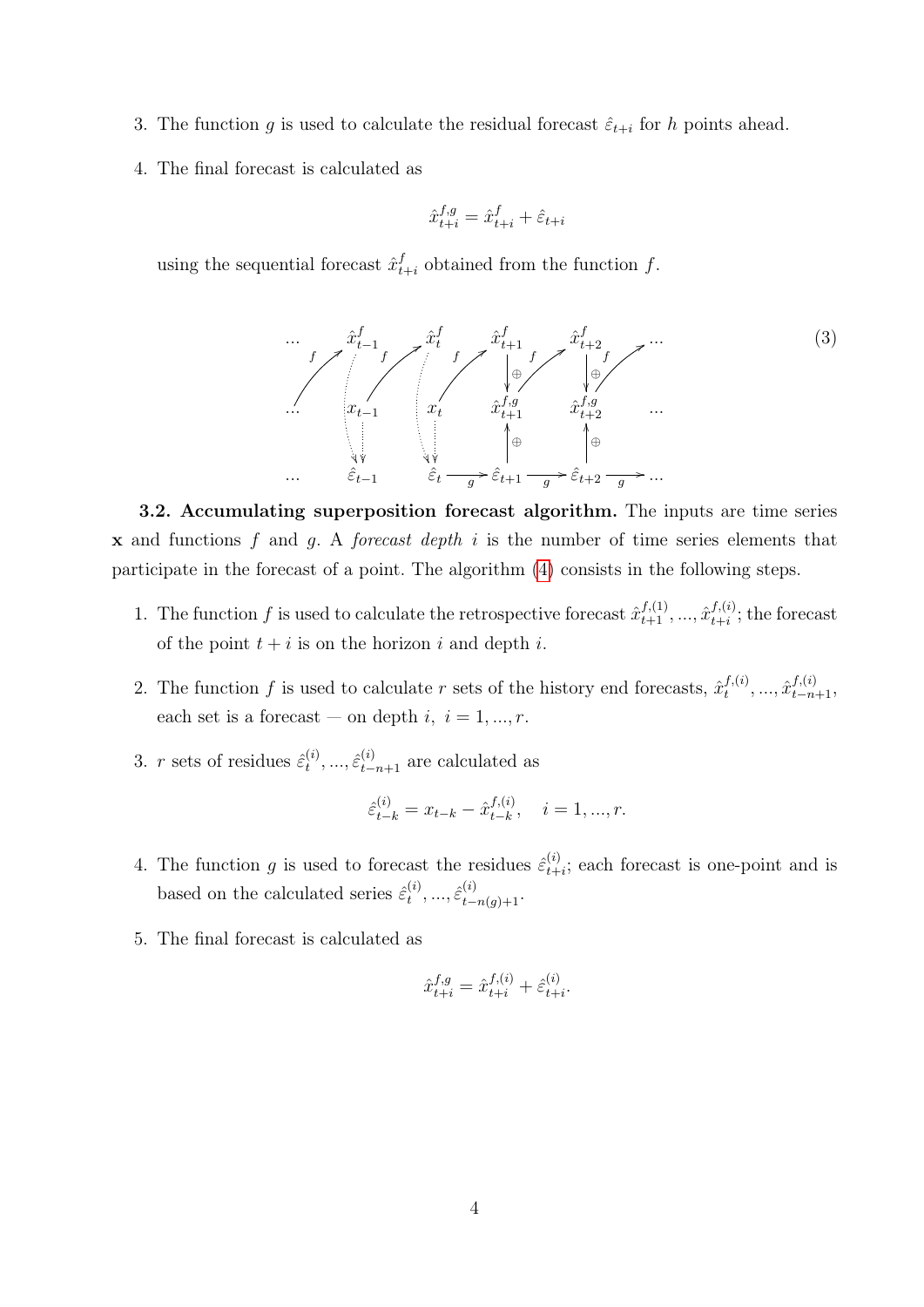<span id="page-4-0"></span>

**3.3. Sequential forecast algorithm.** The inputs are time  $t_0$  and time series  $\mathbf{x}_{1 \div t_0} =$  $[x_1, x_2, \cdots, x_{t_0}]$ . A forecast for request r is  $\mathbf{x}_{t_0+r}, t_0+r < T$ , where T is the length of historical data. The algorithm consists of the following steps.

- 1. The function f is used to forecast the next series element  $\hat{x}_{t+1}$ .
- 2. The new element  $\hat{x}_{t+1}$  and the whole series history now serves as an input to f in order to obtain  $\hat{x}_{t+2}$ .
- 3. First two steps are repeated until the forecast for the request  $r$  is obtained.

3.4. Block forecast algorithm. To evaluate the quality of the forecasts on requests larger than 1 we introduce the block forecast.

The time series is split into training part  $\mathbf{x}_{1 \div t_0}$  and validation part  $\mathbf{x}_{t_0+1 \div t_1}$ . To estimate the quality we build  $t_1 - t_0$  forecasts, *i*-th forecast  $(0 \leq i \leq t_1 - t_0)$  is built using values  $\mathbf{x}_{1 \div t_0+i}$  as a one-point forecast.

A block length r is a maximal forecast request that does not exceed the forecast horizon of the model used. The forecast to be compared with the validation part of the series is then built as follows.

- 1. Using the training data  $\mathbf{x}_{1 \div t_0}$  and the sequential forecast algorithm build an r-points ahead forecast.
- 2. Now treat the first r values of the validation part as known. Use series  $\mathbf{x}_{1 \div t_0+r}$  to build a new r-step ahead forecast.
- 3. Repeat step 2 until there are values in the validation part.

The resulting forecast contains equal high number of values obtained from the  $1, 2, \ldots, r$ step ahead forecasts. Therefore, its quality is an average quality of the algorithm on forecast requests from 1 to r.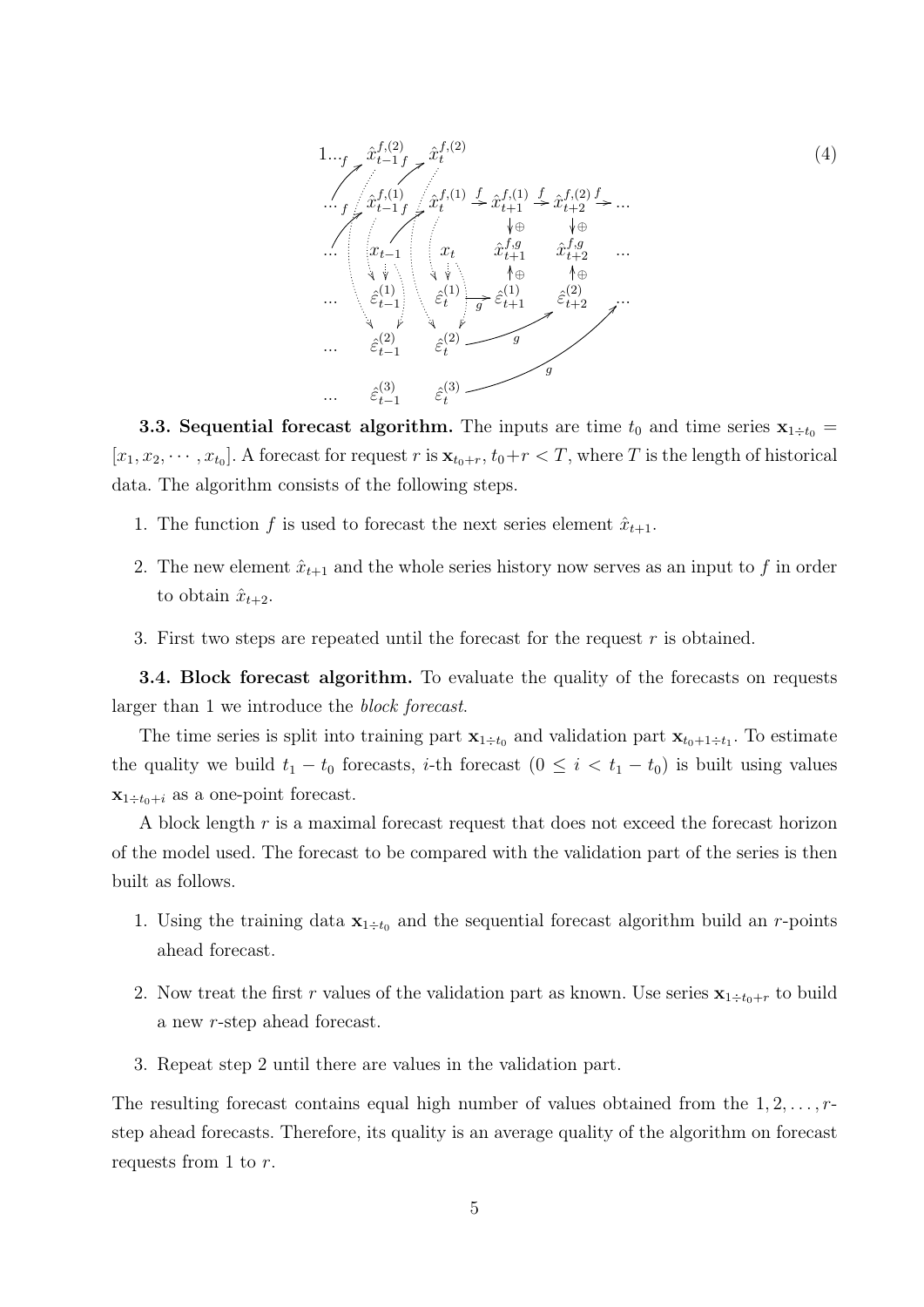4. Computational experiment. In our experiment we analyse the quality and stability of the forecast with the use of superposition forecasting models under the condition of asymmetric distribution of the residuals. We use the following time series: railroad transportation series [\[14\]](#page-9-2), electricity consumption series [\[15\]](#page-9-3), electricity price series [\[13\]](#page-9-1), airline passenger series [\[12\]](#page-9-0), and a sine wave with additive noise sampled from Wald distribution.

We investigate the forecasts built by the base models and according to their superpositions. We provide visualizations of the forecasts and numerical values of the error. It is estimated using MAPE  $(5)$  and MSE  $(6)$ :

<span id="page-5-0"></span>
$$
\text{MAPE} = \frac{1}{n} \sum_{i=1}^{n} \left| \frac{\varepsilon_i}{x_i} \right|,\tag{5}
$$

<span id="page-5-1"></span>
$$
\text{MSE} = \frac{1}{n} \sum_{i=1}^{n} \varepsilon_i^2. \tag{6}
$$

In all experiments the quality of a block forecast (3.4) is used.

<span id="page-5-2"></span>

Fig. 1: Superposition forecast quality matrix Fig. 2: Empirical residual distribution density (MAPE) for the best base model (LSTM)

For each time series (airline, synthetic, german, railroads) we provide:

- 1. A plot of series with a split into training and validation part visualized.
- 2. Plots of the base models forecasts with the optimal hyperparameters. All forecasts are built using (3.4). The block length in all experiments is 10.
- 3. The forecast of the best superposition and separately of this superposition main model.
- 4. The superposition forecast quality matrix in logarithmic scale. Its rows correspond to main forecasting models, its columns correspond to residual forecasting models. The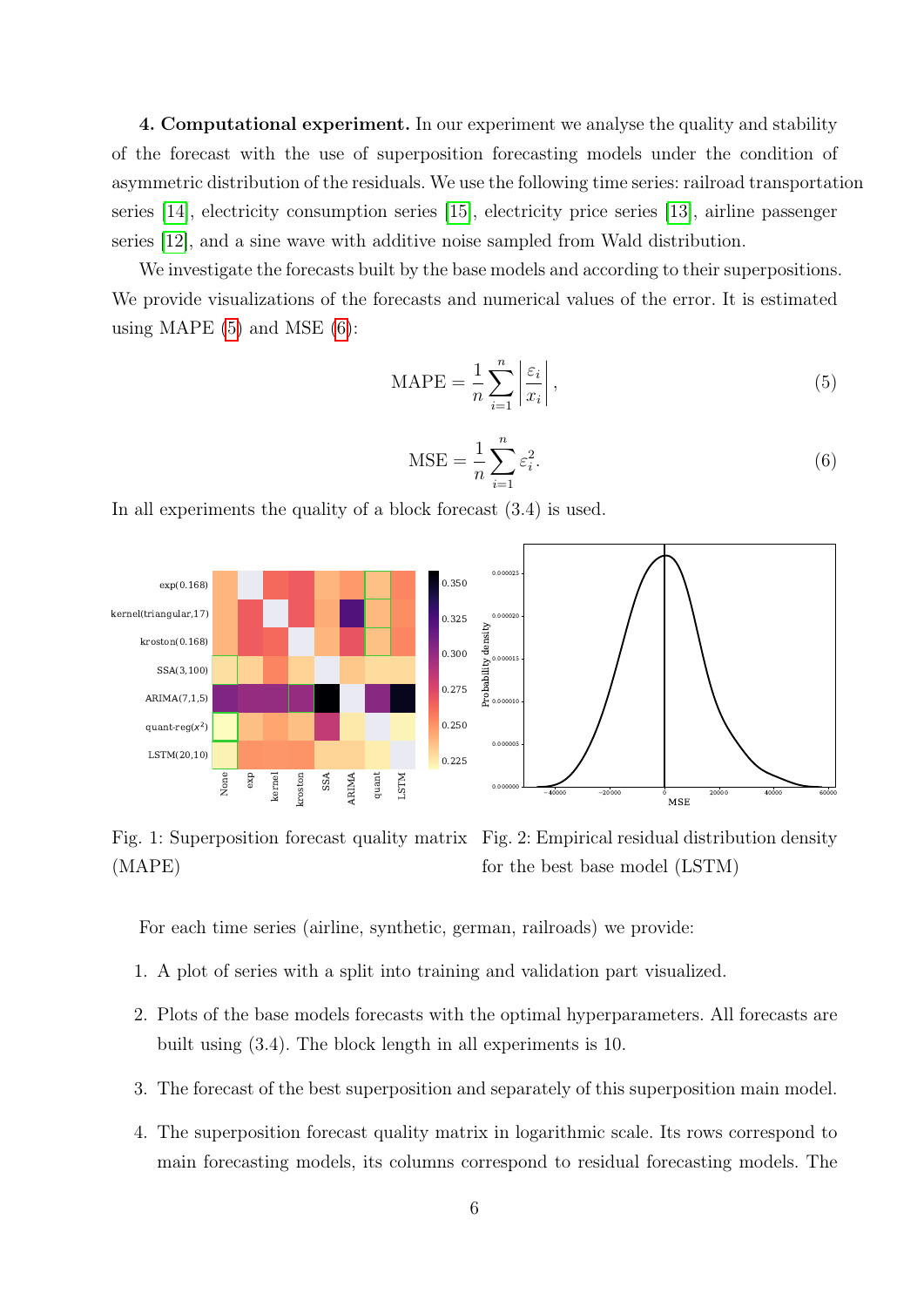

first column corresponds to no residual forecast model and thus contains base algorithm results. Cells with a border coresspond to the best forecast in a row.

Fig. 3: Base models' forecasts

## 5. Experimental results: railroads.

Figure [2](#page-5-2) shows that the distribution of the best model residuals is close to normal. Therefore, using a superposition does not improve the forecast quality.

6. Forecast horizon in the experiments. In order to determine the forecast horizon [\(2\)](#page-2-0) we plot the MAPE [\(5\)](#page-5-0) and its sample deviation (represented on the figure through the upper confidence bound) dependency on the forecast request in the experiments. The forecast horizon is then determined graphically by the "broken cane rule" (fig. [4\)](#page-7-0).

The forecast horizon is equal to 7, whereas the used block length is 10, which is slightly greater.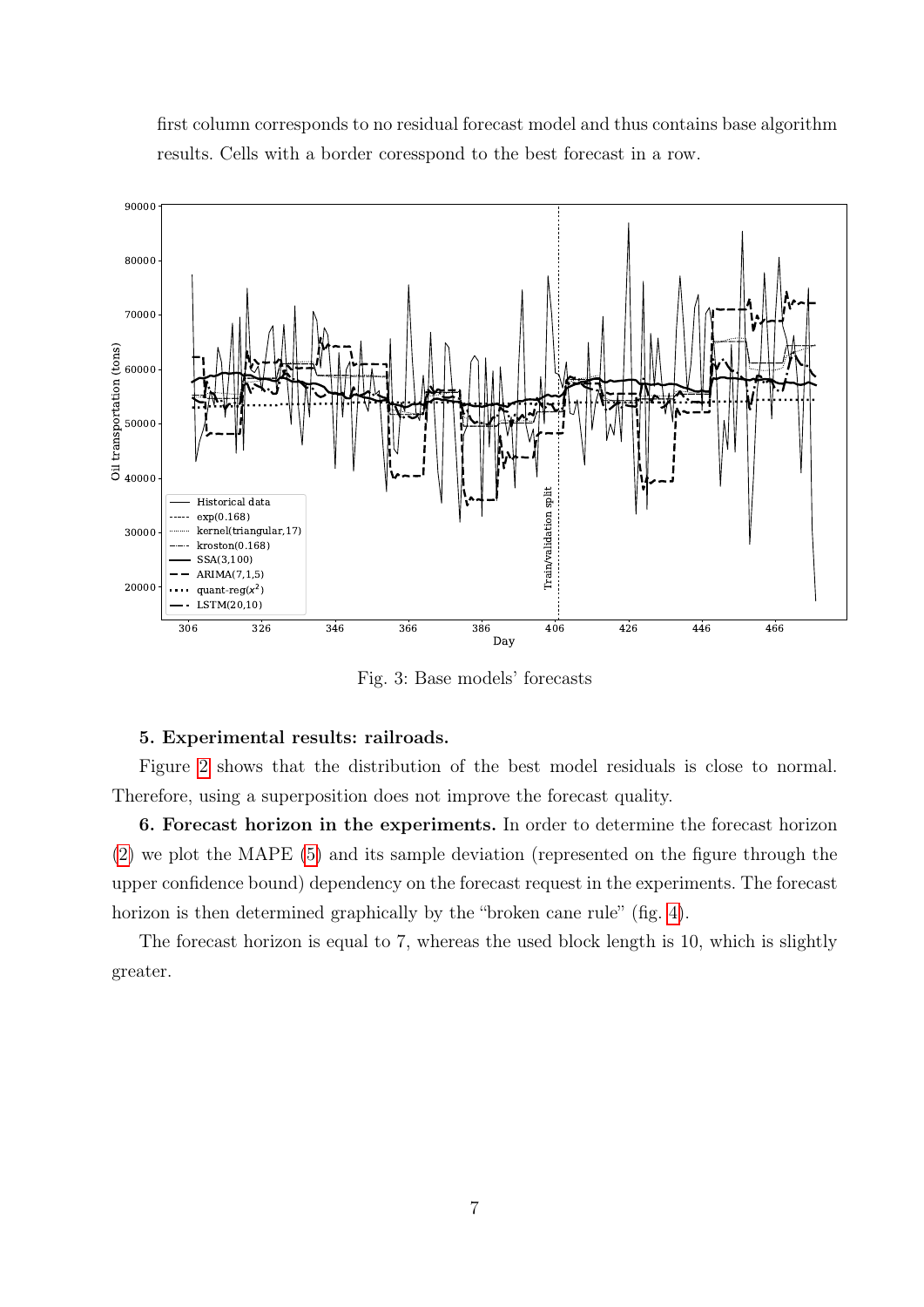<span id="page-7-0"></span>

Fig. 4: Broken cane rule: a sharp rise in Fig. 5: Quality of the forecast versus the sample deviation of error indicates that the "skew" of a distribution forecast horizon is reached

# 7. Experiment: dependency of the quality on the noise distribution asymmetry magnitude.

The noise distribution is obtained from a one-parametric subset of the Wald distribution. A single parameter l defines the distribution parameters as  $\mu = 1 + \frac{l}{30}, \lambda = \frac{l^2}{4}$  $\frac{l^2}{4}$ . The measure of the distribution asymmetry is

$$
S = \left| \mathbb{P}\left(x > x_{\text{m.p.}}\right) - \mathbb{P}\left(x < x_{\text{m.p.}}\right) \right|,
$$

where  $x_{\text{m.p.}}$  is the most probable value of the random noise variable, corresponding to the probability density maximum and the peak on fig. [5.](#page-7-0) Clearly  $S \in [0, \frac{1}{2}]$  $(\frac{1}{2})$ ; a value of 0 corresponds to the distribution, which probability mass is symmetric relative to the peak, e.g. normal distribution; values close to  $\frac{1}{2}$  correspond to highly skewed distributions. The loss function used is an asymmetric piecewise-linear function

$$
l(x) = \begin{cases} x, & x > 0\\ -\frac{1}{5}x, & x < 0 \end{cases}
$$

.

8. Conclusion. We consider the problem of building a superposition model for time series forecasting. We include exponential smoothing, kernel smoothing, Croston's method, SSA, ARIMA, quantile regression, and LSTM in the family of base algorithms. We build the superposition forecast quality matrix, the residual distribution plot, and determine the forecast horizon for several datasets: railroad transportation, airline passenger data, electricity prices and synthetic data. The computational experiment results show that the superposition model quality can be greater than base model quality when the noise distribution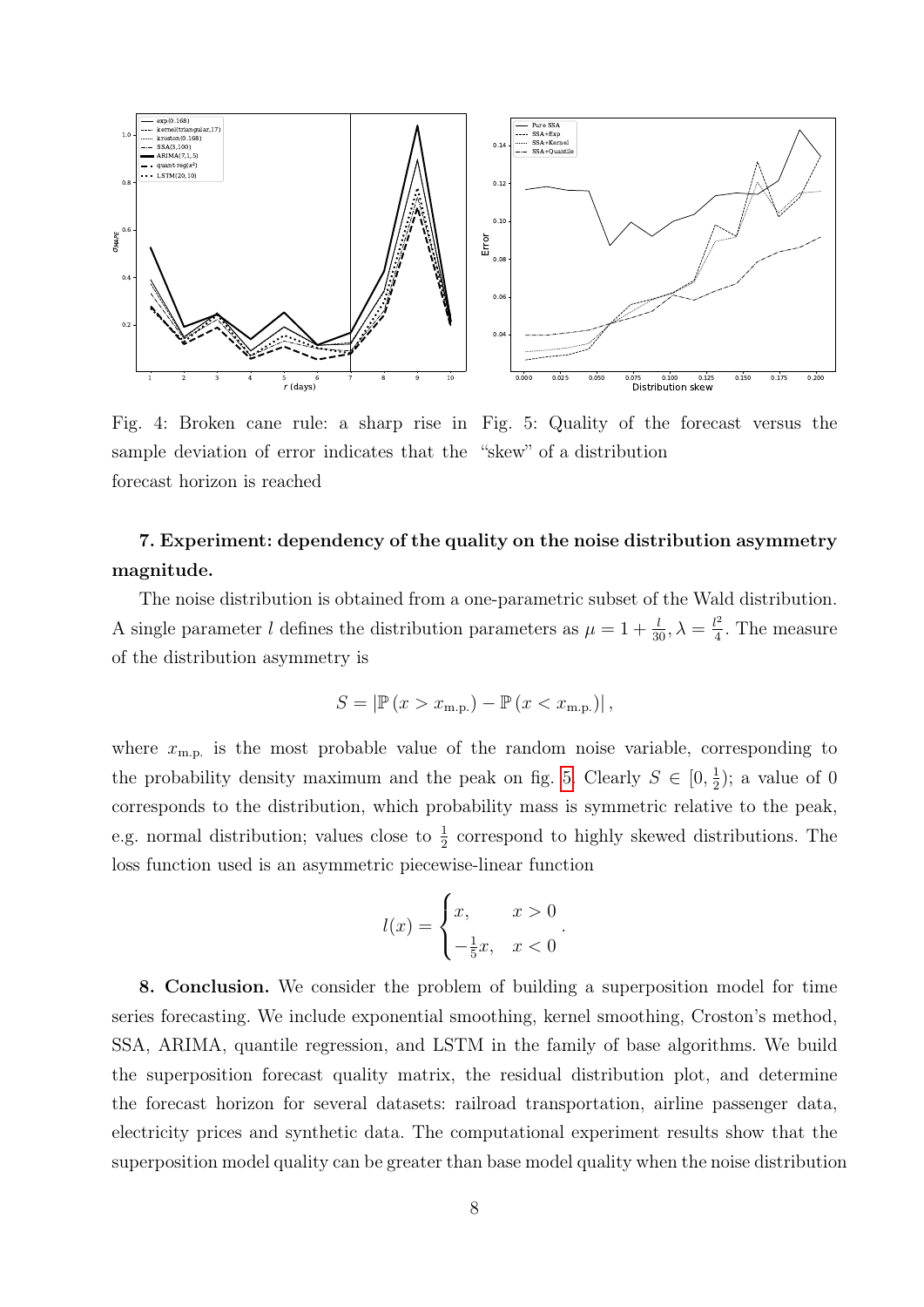is asymmetric. Additionally we investigate the dependency of the error on the magnitude of noise distribution asymmetry and show that the superposition becomes better as the noise becomes more skewed. The experiment source code is available at [\[16\]](#page-9-4).

## REFERENCES

- <span id="page-8-0"></span>[1] Буряк Е.В., Кульпина В.П., Голяшев А.В., Лобанова А.А. Динамика грузоперевозок в России // Бюллетень социально-экономического кризиса в России. 2015. 1. № 4. С. 12-15.
- <span id="page-8-1"></span>[2] Lijuan L., Liu H., Wu J. et al. A novel model for wind power forecasting based on Markov residual correction // Renewable Energy Congress. 2015. N 6. P. 1-5.
- <span id="page-8-2"></span>[3] Cohen D. A., Lys T. Z. A note on analysts' earnings forecast errors distribution // Journal of Accounting and Economics. 2003. 36. N 1-3. P. 147-164.
- <span id="page-8-3"></span>[4] Kan M. L., Lee Y. B., Chen W. C. Apply grey prediction in the number of Tourist // Genetic and Evolutionary Computing. 2010. N 4. P. 481-484.
- <span id="page-8-4"></span>[5] Rudakov K.V., Kuznetsov M.P., Motrenko A.P., Stenina M.M., Kashirin D.O., Strijov V.V. Optimal model selection for rail freight forecasting // Automation and Remote Control. 2017. 78. P. 75-87.
- <span id="page-8-5"></span>[6] Guha B., Bandyopadhyay G. Gold price forecasting using ARIMA model // Journal of Advanced Management Science Vol. 2016. 4. N 2. P. 117-121.
- <span id="page-8-6"></span>[7] Golyandina N. E., Stepanov D.V. SSA-based approaches to analysis and forecast of multidimensional time series // Proceedings of the 5th St. Petersburg workshop on simulation. 2005. 293. P. 298.
- <span id="page-8-7"></span>[8] Laptev N., Yosinski J., Li L. E. et al. Time-series extreme event forecasting with neural networks at Uber // International Conference on Machine Learning. 2017. N 34. P. 1-5.
- <span id="page-8-8"></span>[9] Kalekar P. S. Time series forecasting using holt-winters exponential smoothing // Kanwal Rekhi School of Information Technology. 2004. P. 1-13.
- <span id="page-8-9"></span>[10] Ralaivola L., D'Alch-Buc F. Time series filtering, smoothing and learning using the kernel Kalman filter // Neural Networks, proceedings of IEEE International Joint Conference. 2005. 3. P. 1449-1454.
- <span id="page-8-10"></span>[11] Uvarov N.D., Kuznetsov M.P., Malkova A.S., Rudakov K.V., Strijov V.V. Addition to "Selection of superposition of models for railway freight forecasting". 2018. URL: [http://svn.code.sf.net/p/mlalgorithms/code/Group474/](http://svn.code.sf.net/p/mlalgorithms/code/Group474/Uvarov2017SuperpositionForecasting/doc/addition_english.pdf) [Uvarov2017SuperpositionForecasting/doc/addition\\_english.pdf](http://svn.code.sf.net/p/mlalgorithms/code/Group474/Uvarov2017SuperpositionForecasting/doc/addition_english.pdf) (date of access: 27.03.2018).